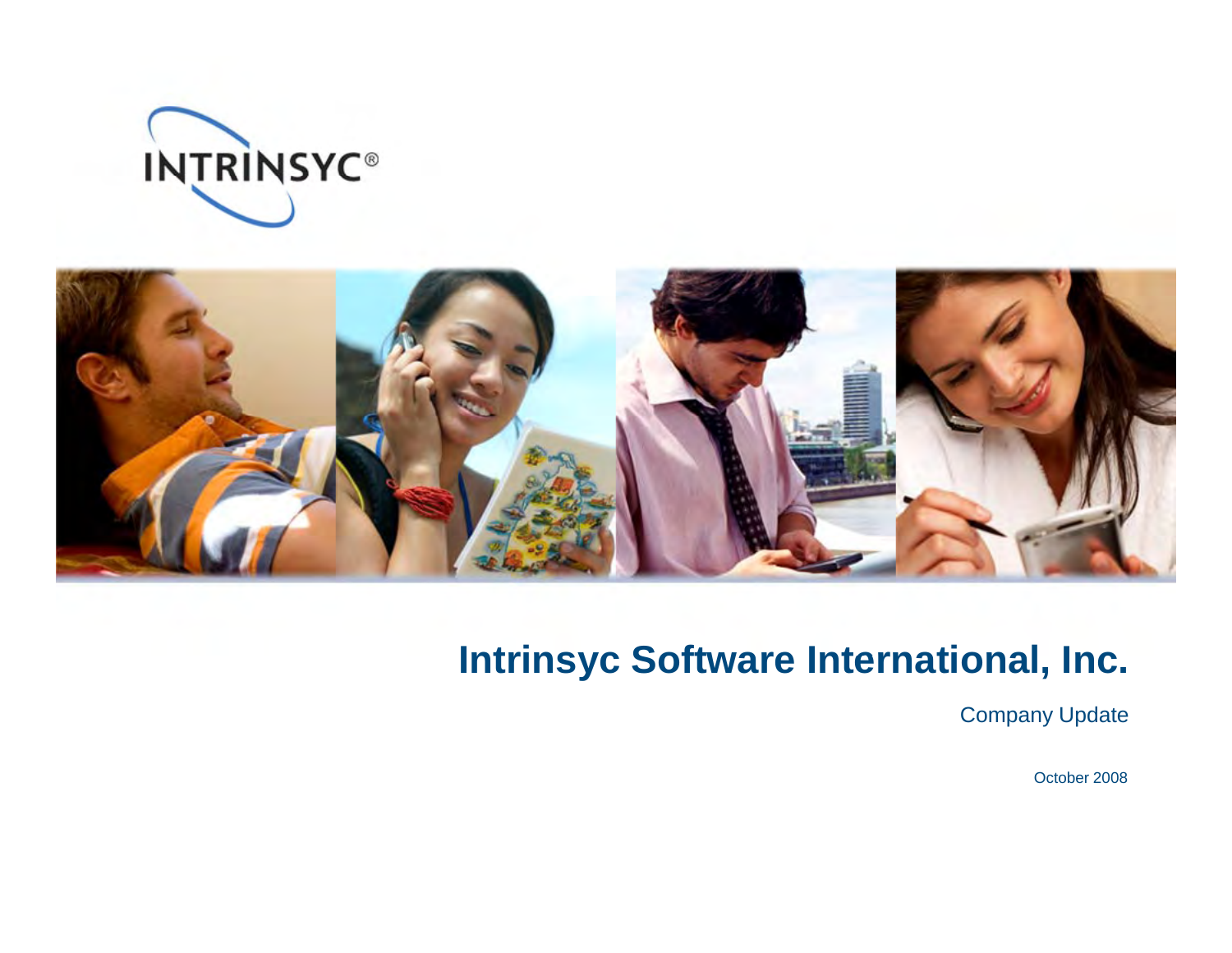#### **Forward-looking Statements**



- П This presentation contains statements which, statements or information may include financial and other projections as well as statements regarding the Company's future plto the extent that they are not recitations of historical fact, may constitute forward-looking information under applicable Canadian securities legislation. Such forward-looking ans, objectives, performance, revenues, growth, profits, operating expenses or the company's underlying assumptions. The words "may", "would", "could", "will", "likely", "expect," "anticipate," "intend", "plan", "forecast", "project", "estimate" and "believe" or other similar words and phrases may identify forward-looking statements or information. Persons reading this presentation are cautioned that such statements or information are only predictions, and that the Company's actual future results or performance may be materially different.
- П Factors that could cause actual events or results to differ materially from those suggested by these forward-looking statements include, but are not limited to: the Company's ability to continue to earn the revenue from Destinator products after the acquisition, and to integrate the acquired business into its own operations; the need to develop, integrate and deploy software solutions to meet our customer's requirements; the possibility of development or deployment difficulties or delays; the dependence on our customer's satisfaction; the timing of entering into significant contracts; our customers' continued commitment to the deployment of our solutions; the risks involved in developing integrated software solutions and integrating them with third-party products and services; the performance of the global economy and growth in software industry sales; market acceptance of the Company's products and services; customer and industry analyst perception of the Company and its technology vision and future prospects; the success of certain business combinations engaged in by the Company or by its competitors; political unrest or acts of war; possible disruptive effects of organizational or personnel changes; technological change, new products and standards; risks related to acquisitions and international expansion; reliance on large customers; concentration of sales; international operations and sales; management of growth and expansion; dependence upon key personnel and hiring; reliance on a limited number of suppliers; industry growth; competition; intellectual property; product defects and product liability; currency exchange rate risk; and including but not limited to other factors described in the Company's reports filed on SEDAR, including its Annual Information Form and financial report for the year ended December 31, 2007. In drawing a conclusion or making a forecast or projection set out in the forward-looking information, the Company takes into account the following material factors and assumptions in addition to the above factors: the Company's ability to execute on its business plan; the acceptance of the Company's products and services by its customers; the timing of execution of outstanding or potential customer contracts by the Company; the sales opportunities available to the Company; the Company's subjective assessment of the likelihood of success of a sales lead or opportunity; the Company's historic ability to generate sales leads or opportunities; and that sales will be completed at or above the Company's estimated margins.
- П This list is not exhaustive of the factors that may affect our forward-looking information. These and other factors should be considered carefully and readers should not place undue reliance on such forward-looking information. All forward-looking statements made in this presentation are qualified by this cautionary statement and there can be no assurance that actual results or developments anticipated by the Company will be realized. The Company disclaims any intention or obligation to update or revise forward-looking information, whether as a result of new information, future events or otherwise, except as required by law.
- $\blacksquare$ All amounts are in United States dollars, unless otherwise indicated.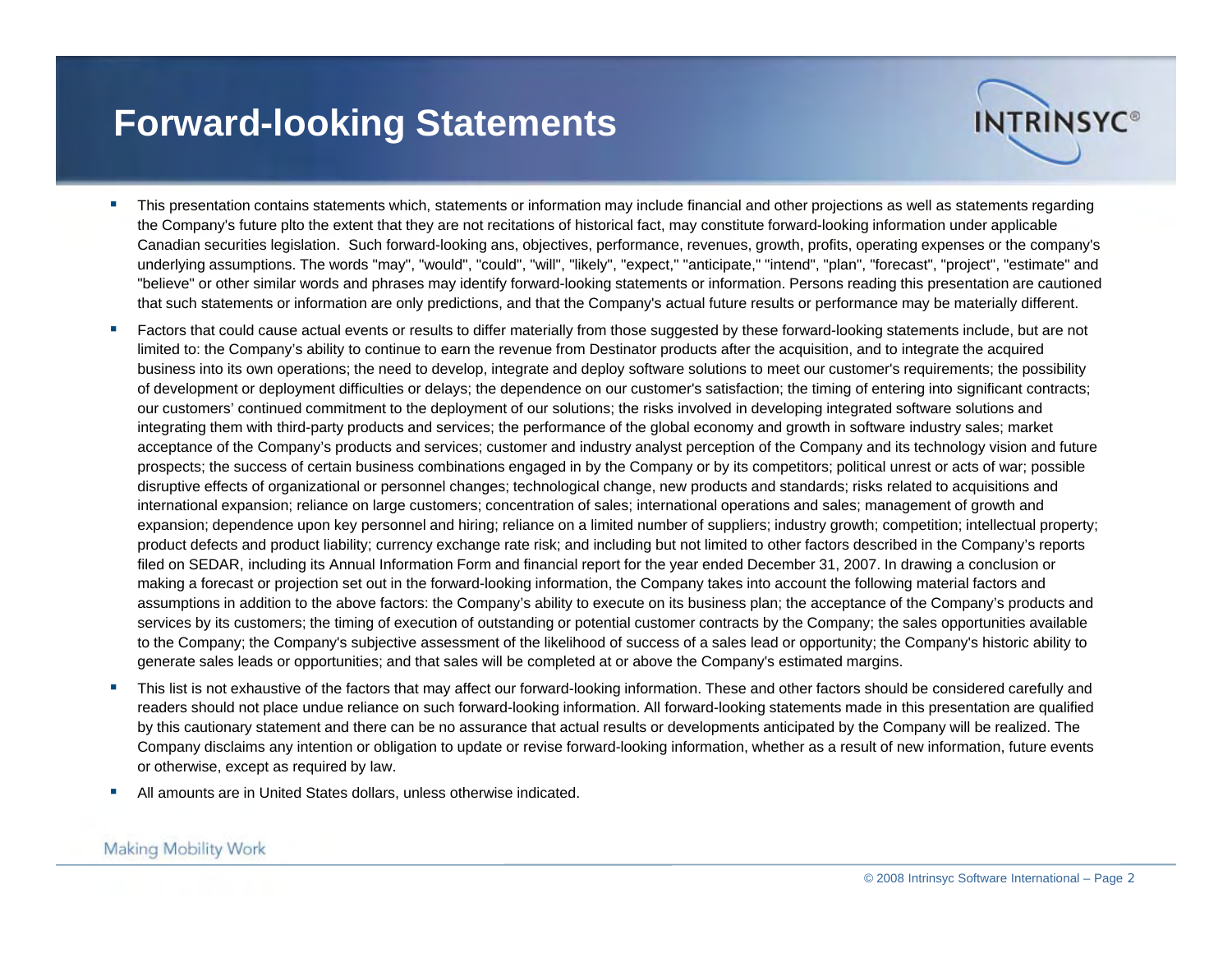#### **Intrinsyc Software Corporate Overview**

- **INTRINS**
- **Intrinsyc is a mobility software solutions provider founded in a deeply experienced wireless technology team**
	- F 12 years wireless engineering and 10 years navigation software
	- h. 75% of employees in technical roles; strong industry leadership
	- F  $\blacksquare$  36 patents filed/granted
- **Growth through wireless software solutions**
	- Soleus™ and Destinator<sup>®</sup> software
	- П Solutions for C-PND, consumer handsets, handhelds
- **Positioned to support global markets**
	- П Dev/Eng: Beijing, Bellevue, Herzliya, Taipei, Vancouver
	- h. Sales: Cupertino, London, Taipei, Vancouver
	- $\mathcal{L}_{\mathcal{A}}$ HQ: Vancouver

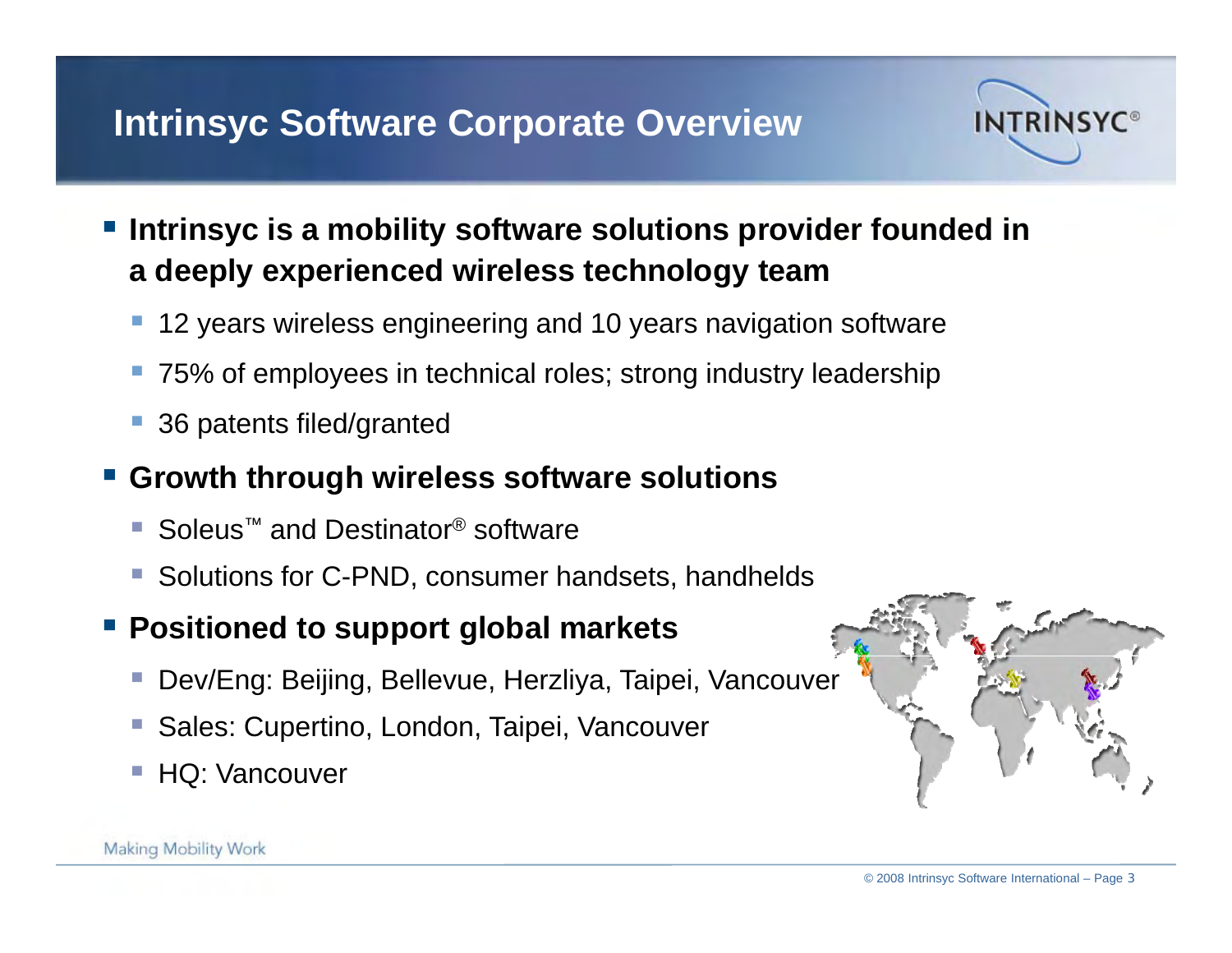## **Seasoned Leadership with Deep Wireless Software and Industry Skills**



L. Intel 5.5 years, Value America, IBM 23 years. Joined Intrinsyc August 2006

#### **Tracy Rees**, Chief Operating Officer

BSquare, CalAmp, Anasoft. Joined Intrinsyc Jan 2008

#### **Souheil Gallouzi**, VP & GM, Mobile Products & Development

I. Qualcomm 8 years, Leap Wireless, Nortel. Joined Intrinsyc November 2007

#### **George Reznik, Chief Financial Officer**

■ Pivotal Software, Infowave, DDS, Deloitte. Joined Intrinsyc April 2008

#### **Mark Longo**, General Counsel & VP Corporate Development

Datawire Communications, Star Data. Joined Intrinsyc June 2007

**INTRINSYC®**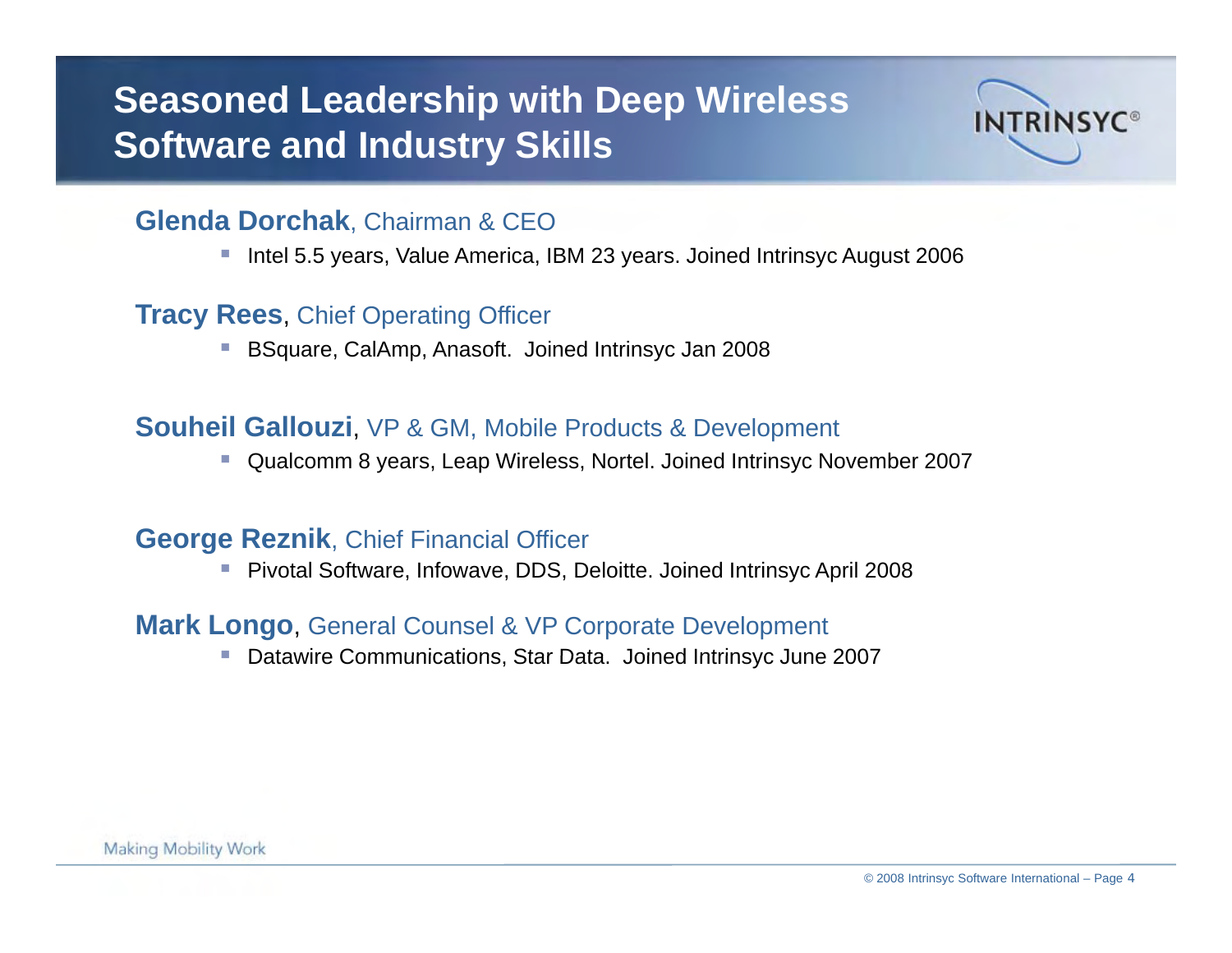# **Intrinsyc Wireless Business Built on a Strong Foundation**



#### **Intrinsyc software products have momentum**

- Soleus ™ released December 2006 - 6 design wins for wireless handsets and connected PNDs including Samsung Systems LSI
- Τ Destinator® provides best in class navigation and LBS solutions for tier one OEMs
- Soleus wins Microsoft 2008 "Partner Excellence Award for connected PNDs"



#### **Engineering Services provides the foundation:**

- 12 year Microsoft<sup>®</sup> Windows<sup>®</sup> Embedded Partner
- $\mathcal{L}_{\mathcal{A}}$ ■ Only North American-based Symbian Competence Center
- τ ■ Co-inventor ARM<sup>®</sup> Intelligent Energy Manager for Windows<sup>®</sup> Mobile
- τ Experts in UI, telephony and power management
- Τ ■ 2007 Microsoft Systems Integration Partner of the Year



`enter

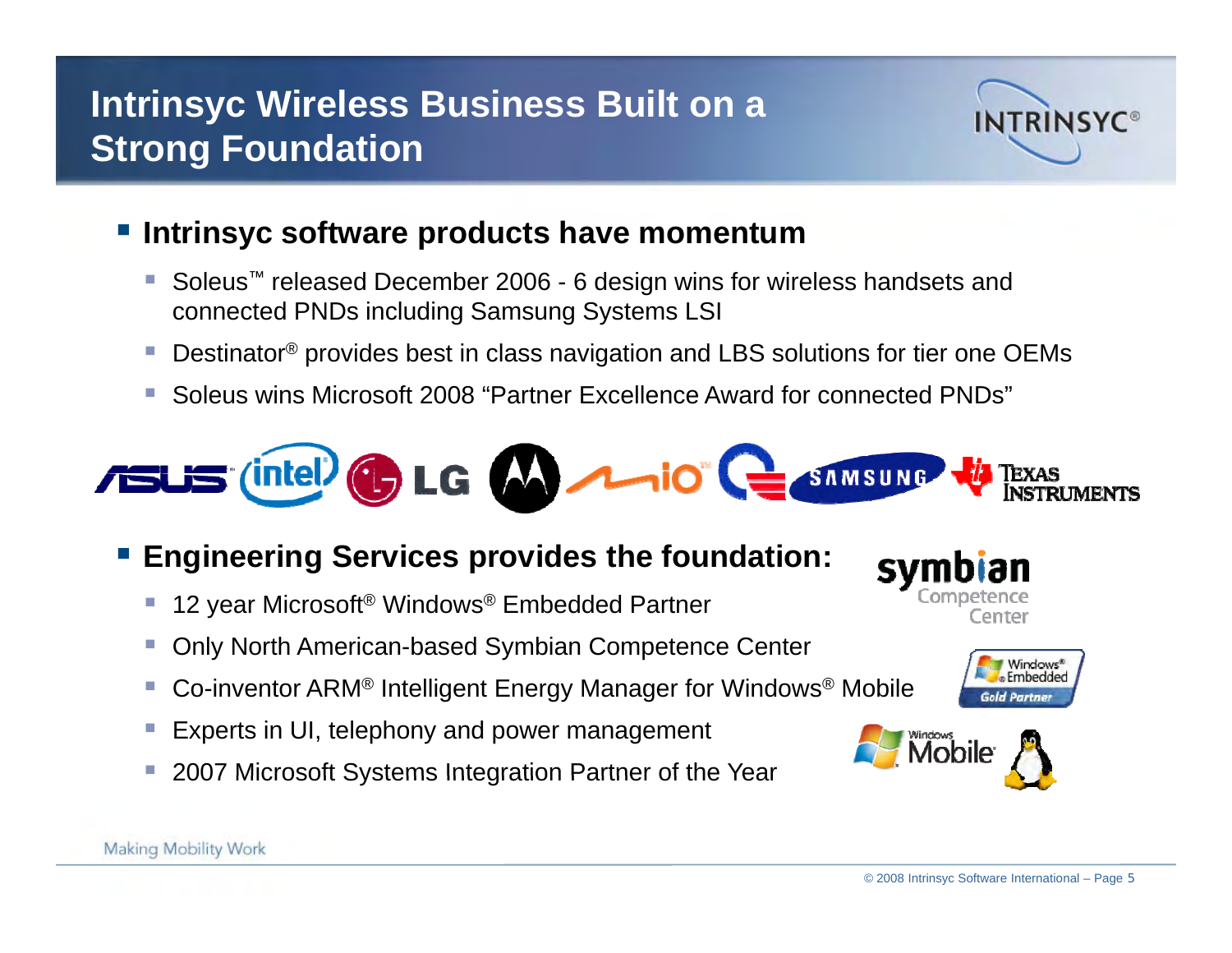# **Intrinsyc's Software Targets a Significant Growth Market Opportunity**





Making Mobility Work

\*Forecasts for 2012-2013

© 2008 Intrinsyc Software International – Page 6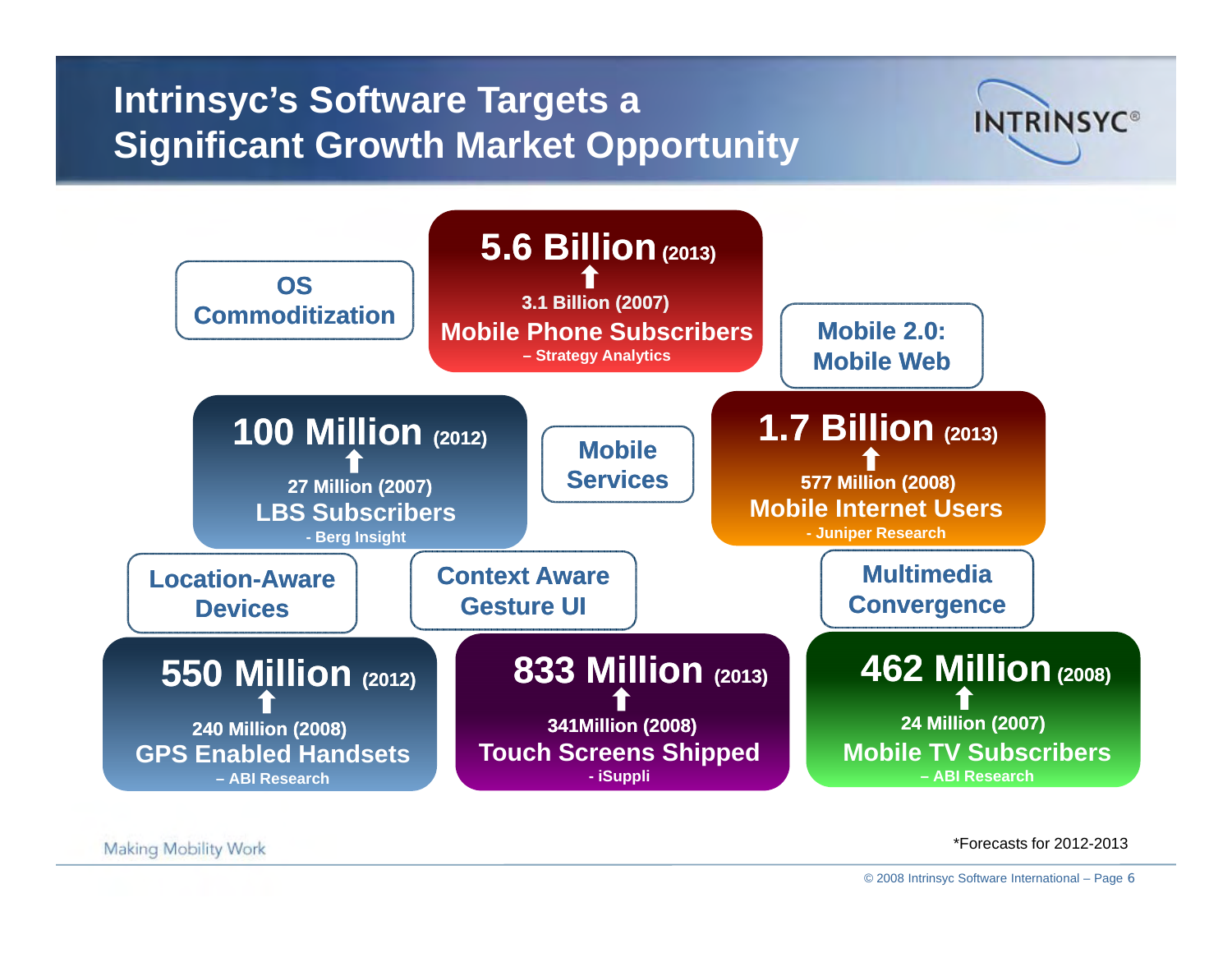### **Soleus™ is Positioned to Enable the Next Generation Wireless Experience**

**INTRINSYC®** 

- **Soleus software platform enables:**
	- **Accelerated consumer handset development**
	- h. **Diverse product portfolio – design flexibility**
	- **Lower R&D costs**
- Core value: Completeness and the contract of the contract of the contract of the contract of the contract of the contract of the contract of the contract of the contract of the contract of the contract of the contract o
	- П Fully customizable UI framework (XML-based)
	- h. ■ Microsoft Windows<sup>®</sup> Embedded CE pre-certified<br>telephony stack (3G)
	- П Pre-integrated third-party mobile applications

#### **Research 2 and <b>EMBED 25 and 20 and 20 and 20 and 20 and 20 and 20 and 20 and 20 and 20 and 20 and 20 and 20 and 20 and 20 and 20 and 20 and 20 and 20 and 20 and 20 and 20 and 20 and 20 and 20 and 20 and 20 and 20 and 20**

- Windows Embedded CE core SKU
- П Tool chain based on Visual Studio and Platform Builder



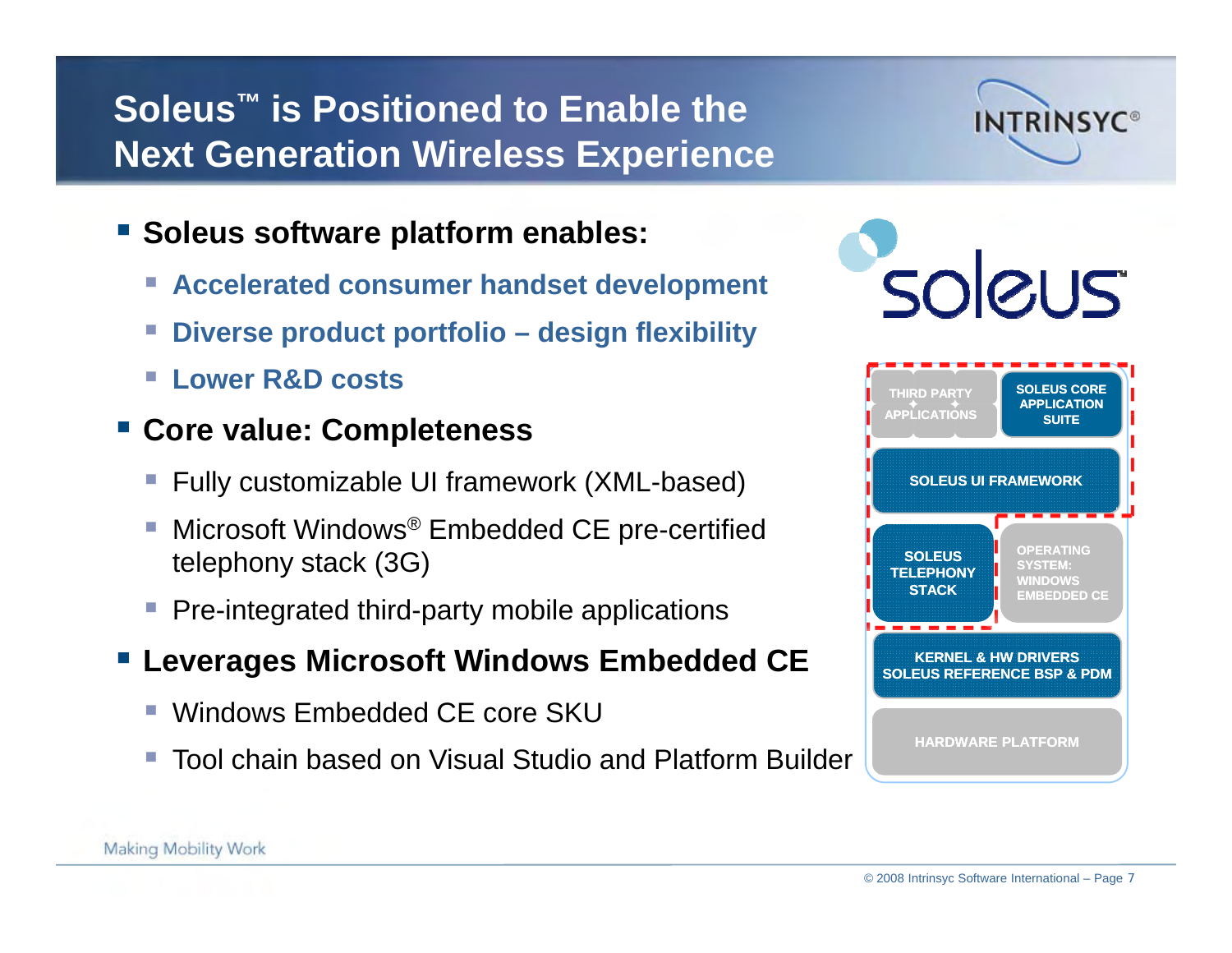# **Soleus™ Enables Innovative Custom User Experiences**

**INTRINSYC®** 

- **Soleus simplifies development of unique user interfaces (UI)**
	- Tools for UI development reduce development time
	- П Designed for flexibility and customization

#### **S t ti f OEM d i tf li Supports creation of device portfolio**

- h. MDTV, multimedia
- П GPS, LBS
- **Soleus delivers value to:** 
	- П **Handset manufacturers**
	- h. **Network operators**
	- П **Service providers**
	- П **Silicon vendors**
	- h. **PND manufacturers**



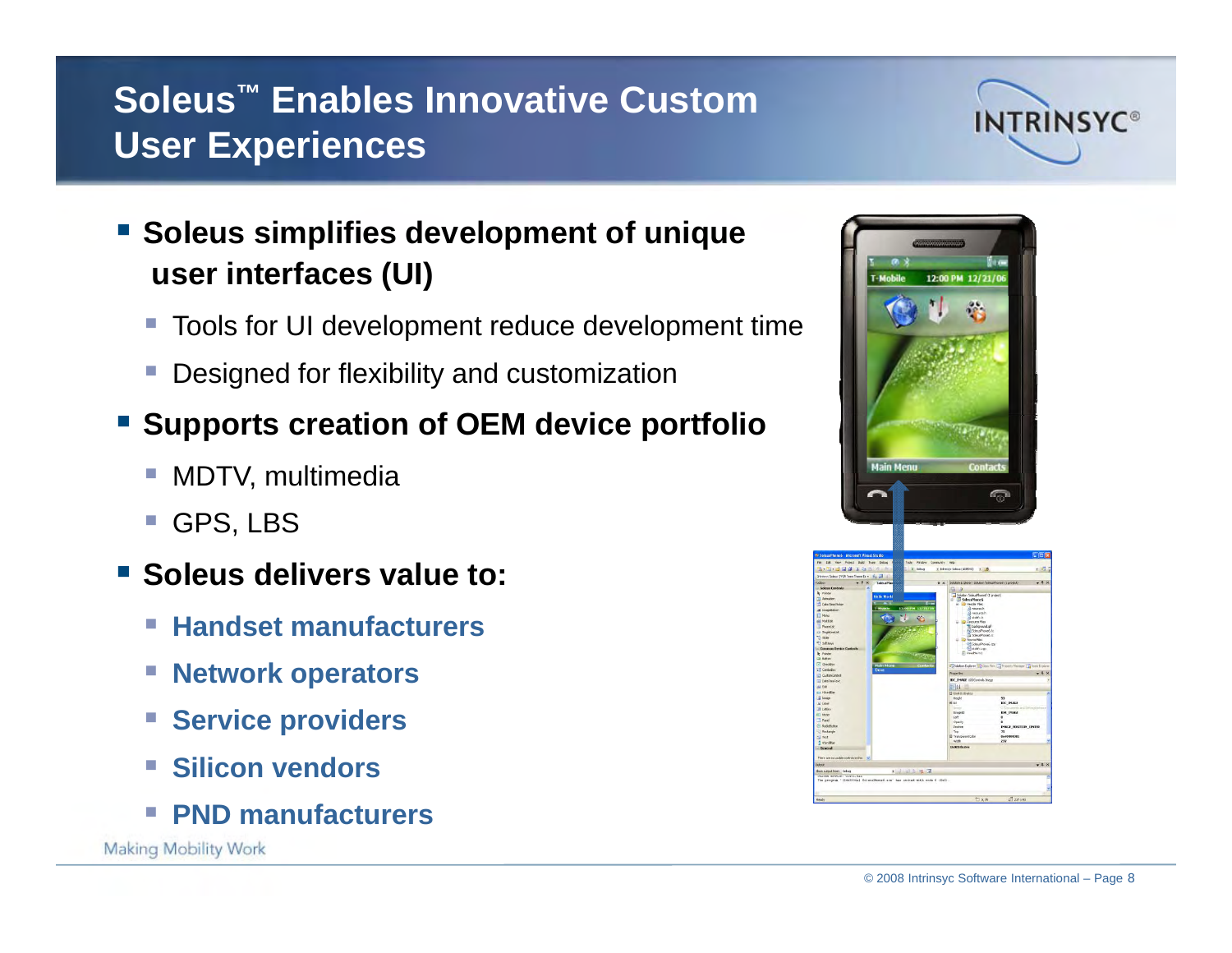# **Destinator® Software Delivers World Class Navigation Experience**

- **Enables navigation & LBS on handsets, connected PNDs and PNDs**
	- Customizable user interface
	- **Integration with phone features**
	- h. ■ Best-in-class routing <sup>pevi</sup>
	- П Global support and map coverage
- **Content and Location-Based Services**
	- П Global support and map coverage
	- **TMC, cheapest gas, travel guides**
- **E** Support for all High Level OS
	- On Windows<sup>®</sup> Mobile, Symbian (UIQ, S60), Linux



**INTRINSYC®** 

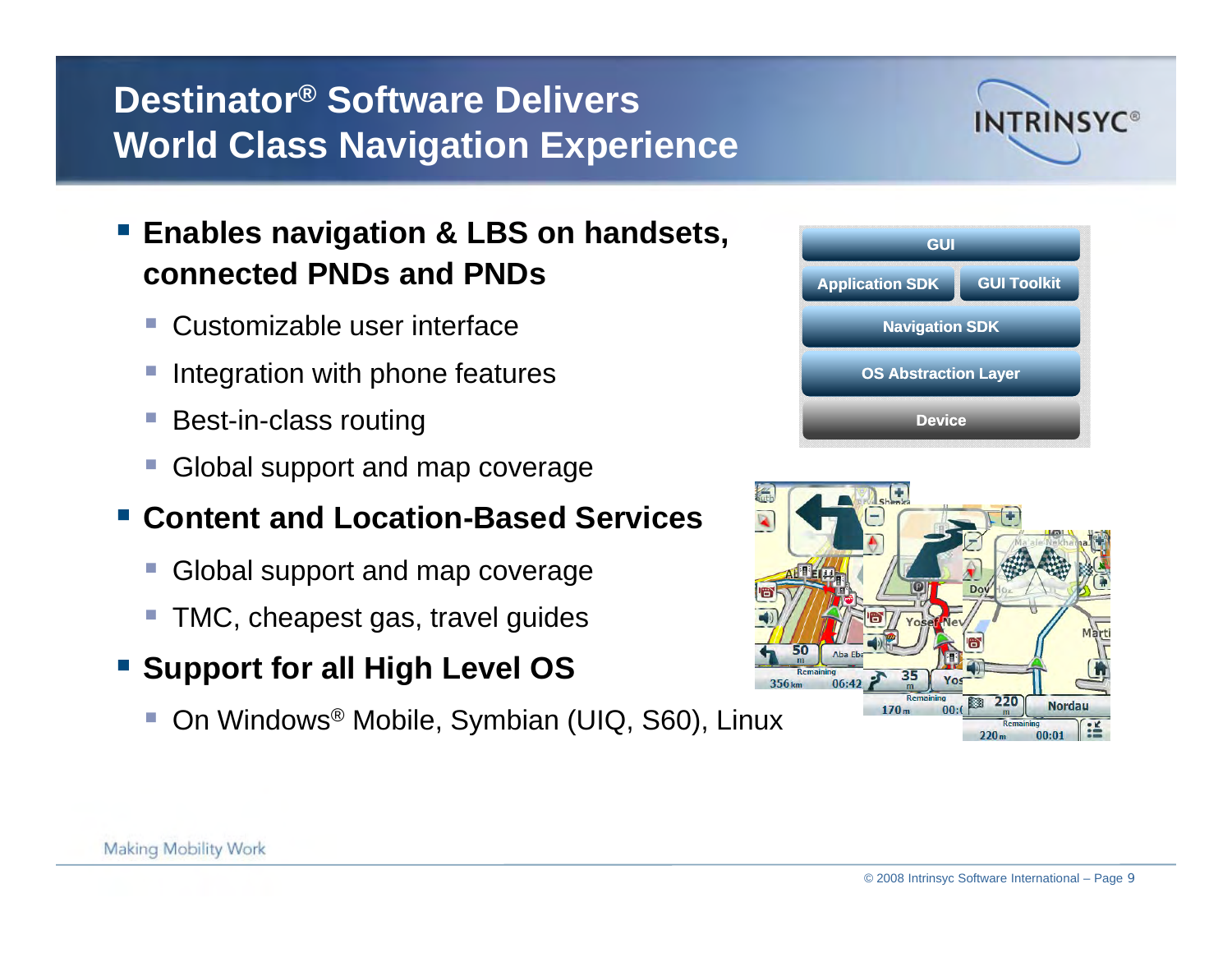## **Intrinsyc Software Well Established with Tier One OEMs**





- **Soleus™ momentum withtier one OxMs**
	- **Software bundling with Samsung** and a second silicon vendor
	- $\overline{\mathbb{R}}$ Mio Moov 380 connected PND
	- $\mathcal{L}_{\rm{eff}}$ Quanta 3G device
	- MSI MDTV wireless handset





# **DestinAtor**

- **Mature integrated solution shipping with tier one OxMs**
	- ASUSTek
	- LG
	- Motorola
	- Local solution for Nokia N95



 Connected PND opportunities for combined Soleus + Destinator **®** solutionMaking Mobility Work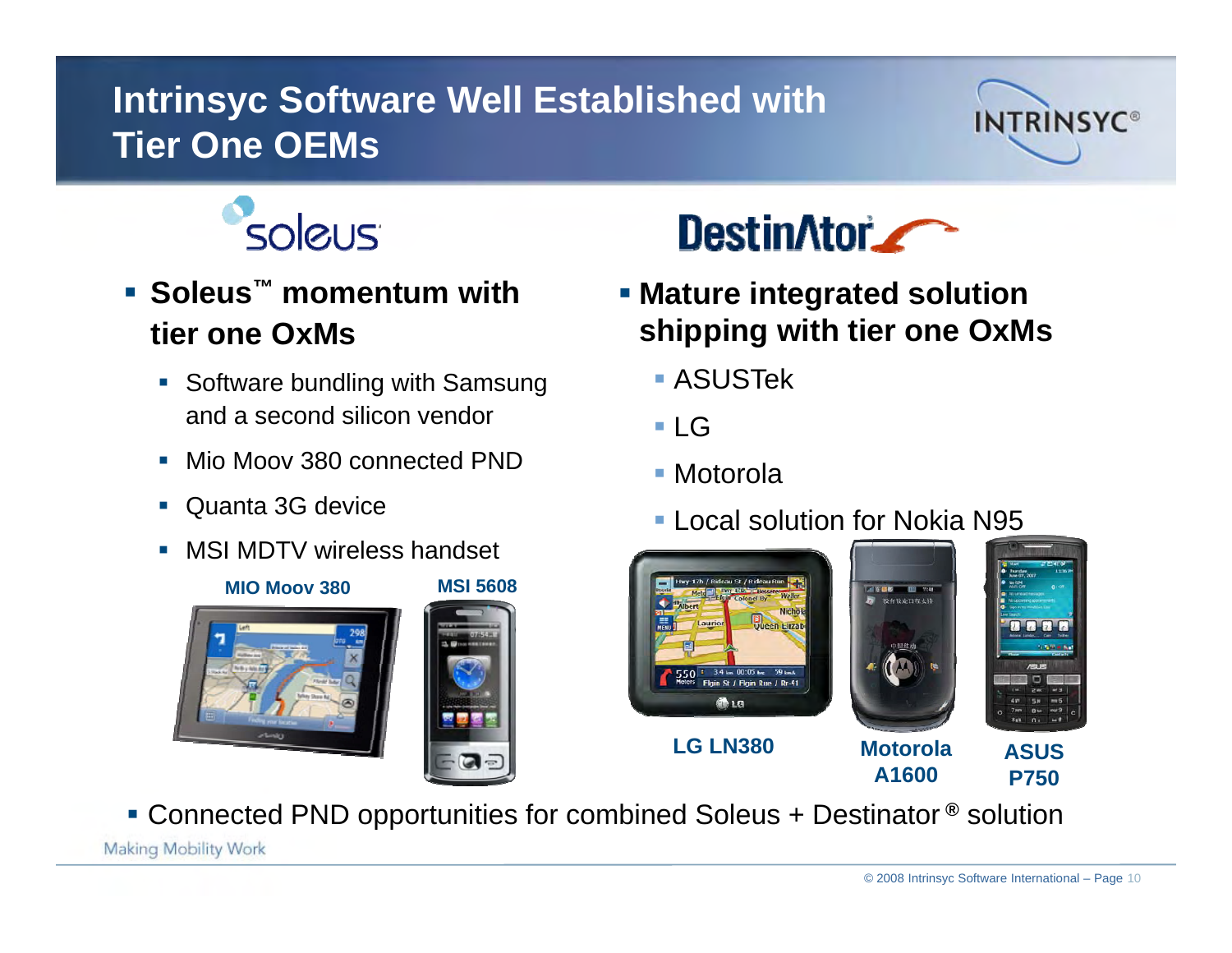### **Internet on Handsets Enables NewDevices that Deliver Context Aware Services**





You stop to take a photo and **receive an LBS message that the band is playing tomorrow**



**With the press of <sup>a</sup> button, you buy tickets for the show**



**INTRINSYC®** 

\*Conceptual User Scenario Only

© 2008 Intrinsyc Software International – Page 11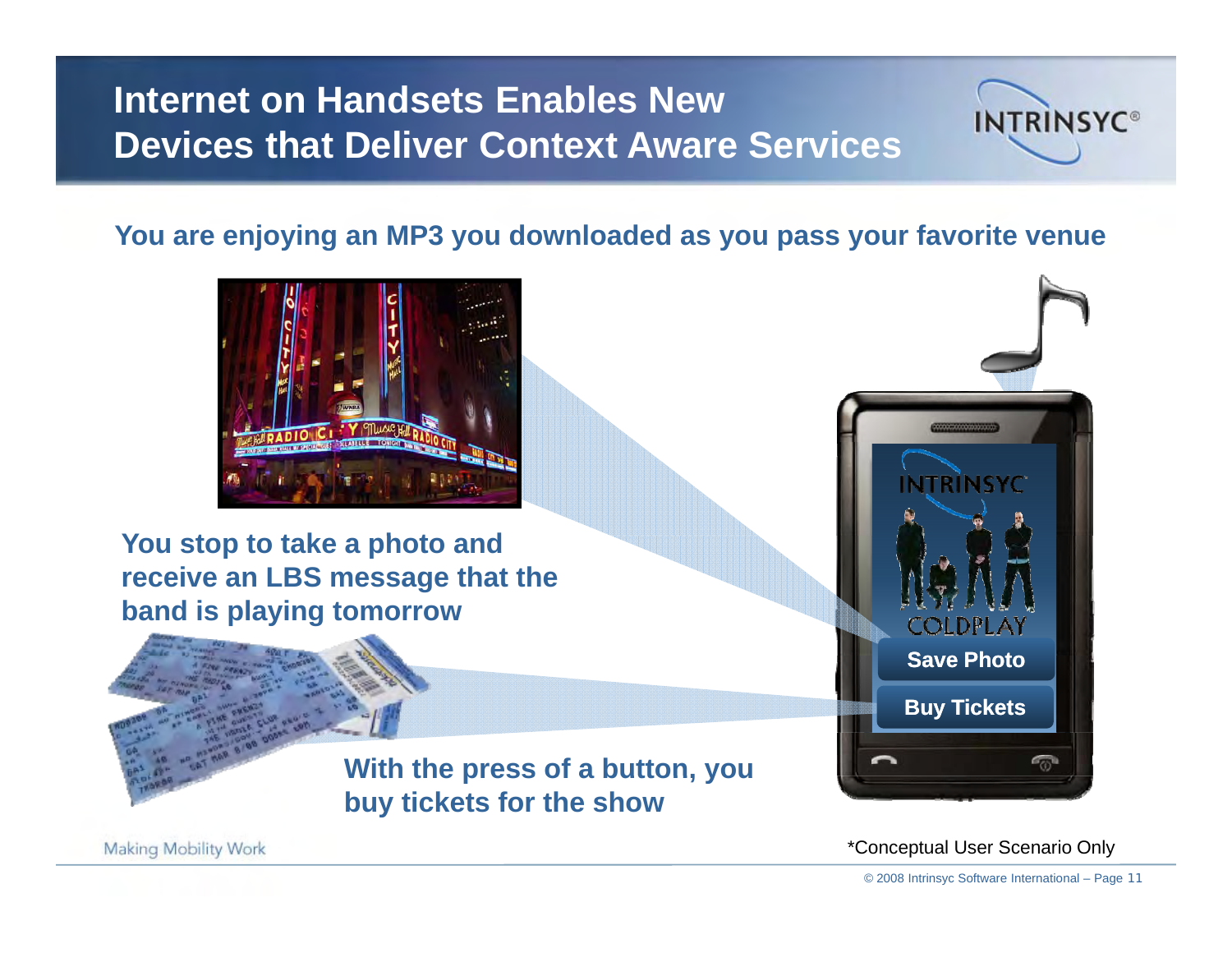### **Context Aware Digital World: Mobile On the Move**



**As y , ou drive home,your GPS enabled phone updates the best route based on the latest road conditions**







\*Conceptual User Scenario Only

© 2008 Intrinsyc Software International – Page 12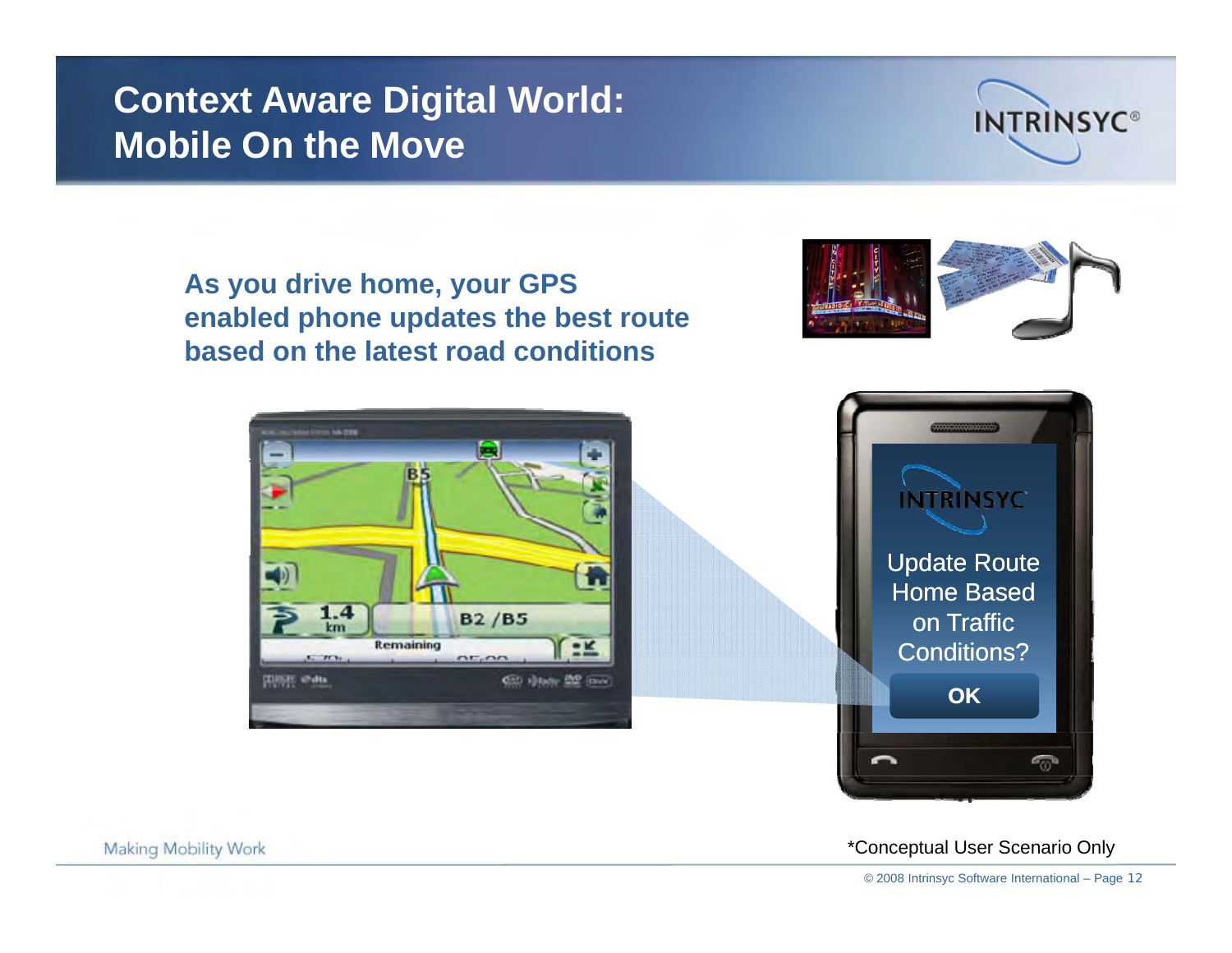### **Context Aware Digital World: The Mobile "Home Experience"**



**As you enter your home, your daily activities anddownloads are backed up on your PC**





\*Conceptual User Scenario Only

© 2008 Intrinsyc Software International – Page 13

**updated with your "Home Experience" allowing you to trol ghts, interact with your TV and order movies**

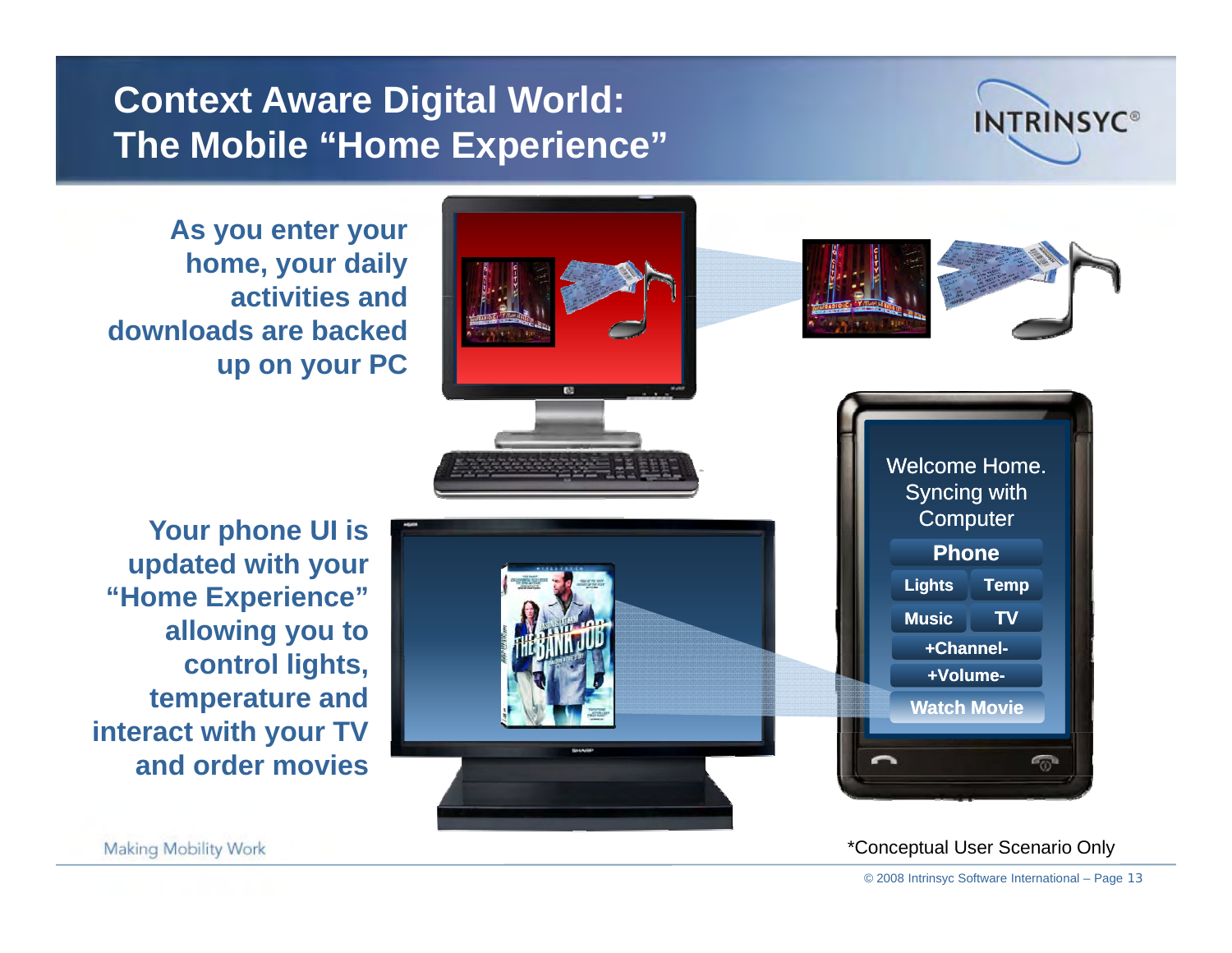#### **Intrinsyc Next Generation Products Direction**

- **Soleus ™ and Destinator ® next gen will focus on the differentiated next generation user experience:**
	-
	- p. Seamlessly integrated navigation & LBS
	- h. Multimedia and mobile web
	- p. Support for custom mobile services

#### **Enabling technology and tools**

- p. Support for the "new programming model"
- p. ■ Support for multiple OS platforms and open source libraries
- p. Development tools to enable faster time to market

#### **Next generation Soleus will enable rapid development of context aware user experience platforms**



**INTRINSYC®**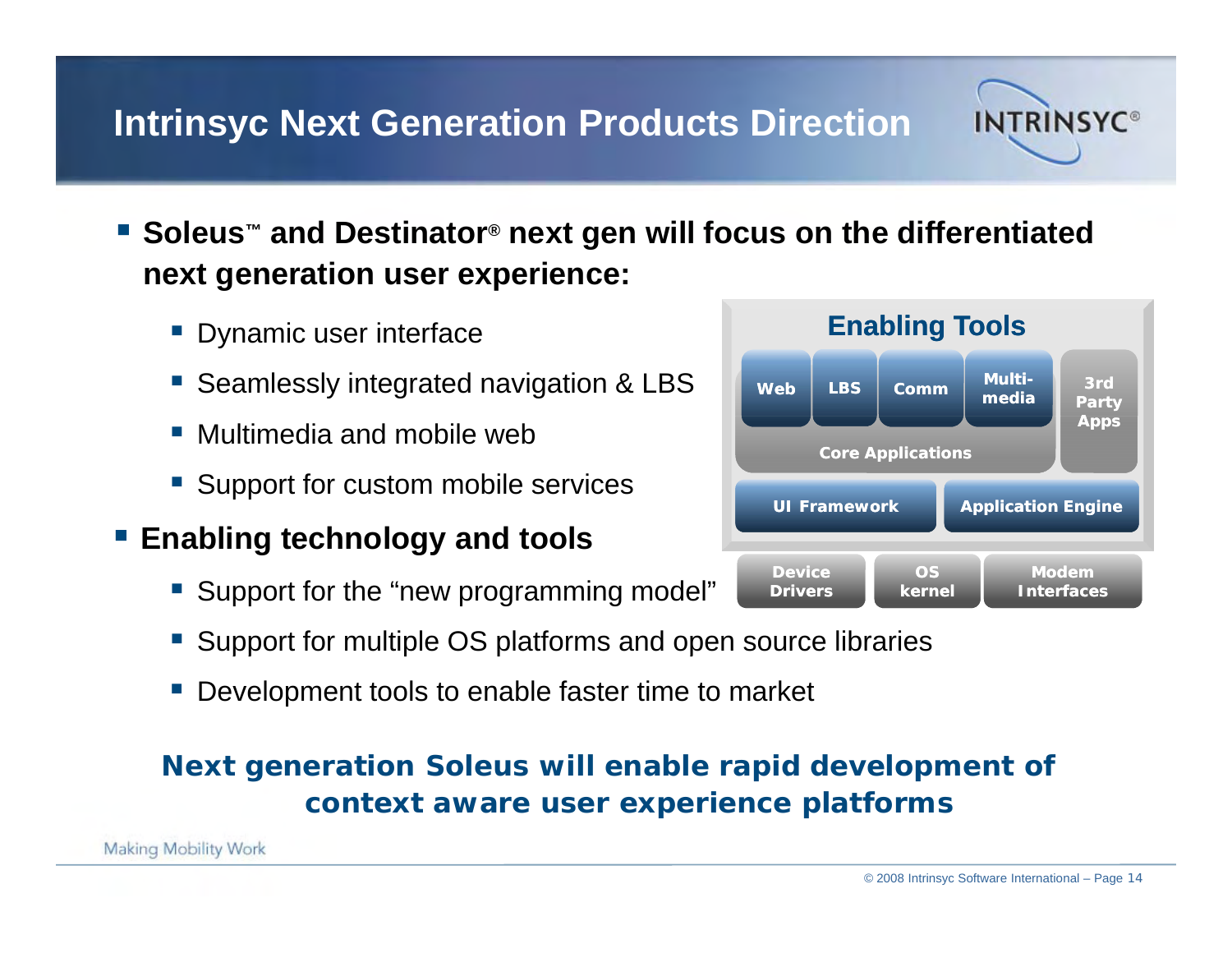#### **Intrinsyc Financial Overview**

- **Strong Q2 revenue driven by wireless engineering services and Soleus licensing:**
	- τ Strong revenue from engineering services and growing contribution from our software
	- \$30.0 million in cash as of June 30, 2008.
	- τ Subsequent to quarter-end, completed acquisition of certain assets and operations of Destinator Technologies Inc. for \$15.9 million\*

#### **Intrinsyc software products provide growth:**

- $\mathcal{L}_{\mathcal{A}}$ License and maintenance fee
- τ Per unit royalties at 80-90% gross margin
- τ Blended gross margin of 70 to 80%

#### $\blacksquare$  **2008 revenues will deliver solid growth**

- τ Over one-third from software solutions
- τ Improved gross margin



\*(CDN \$8.5 million in cash or assumption of liabilities of DTI and the issuance of 11.0 million Intrinsyc common shares from treasury).

Making Mobility Work

**INTRINSYC®**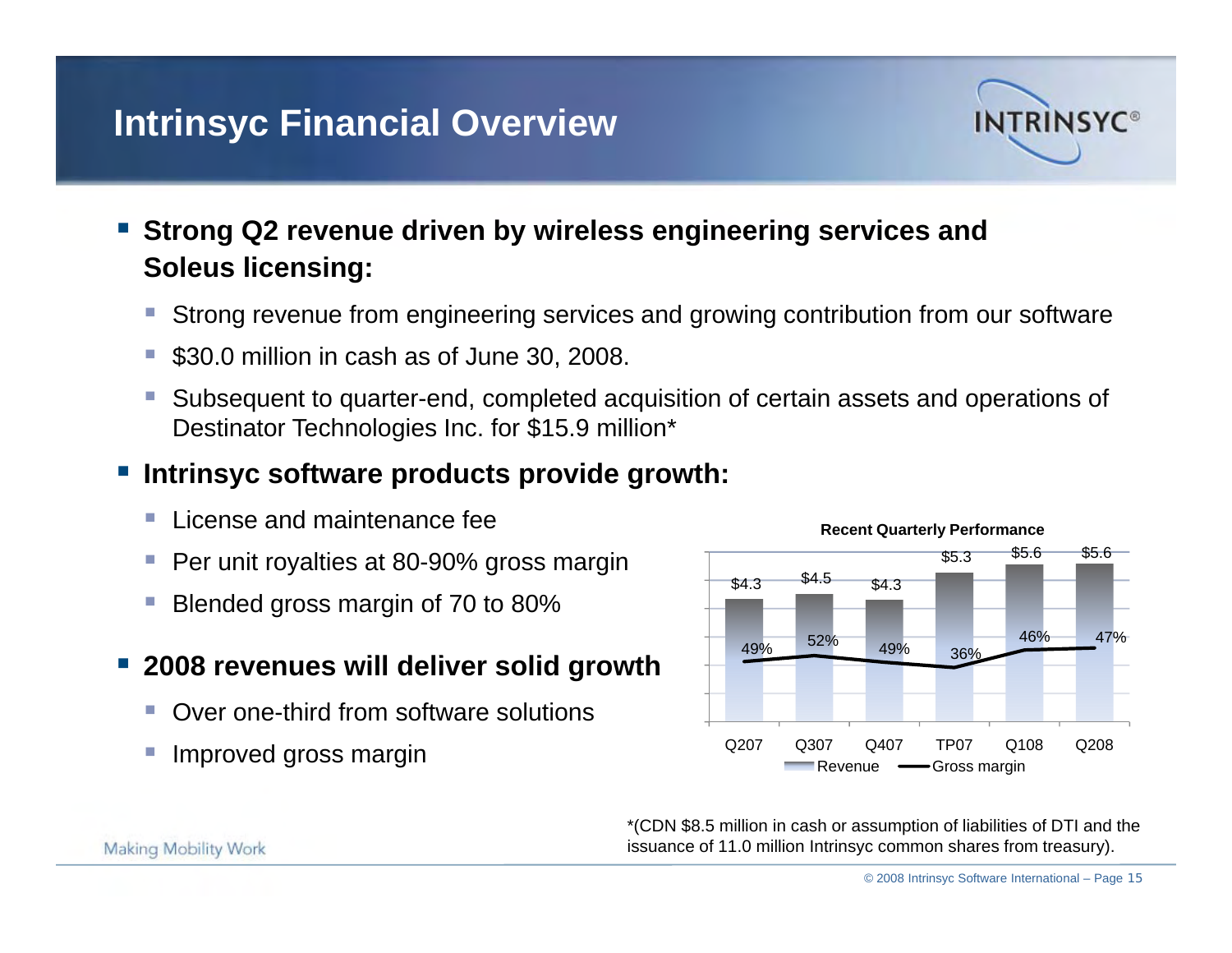### **Positioned To Grow Software Solutions Business**

- **Experienced leadership team** with **deep expertise** in **wireless technology**
- **Large immediate** market opportunity
- Business model: Licensing fees and per unit shipped **royalties**
- **Multiple target customers** in the engagement pipeline
- **Silicon vendor partners expand market adoption** and enable software solutions
- Soleus with navigation positions Intrinsyc to address growing **location based services opportunity**



**INTRINSYC®**